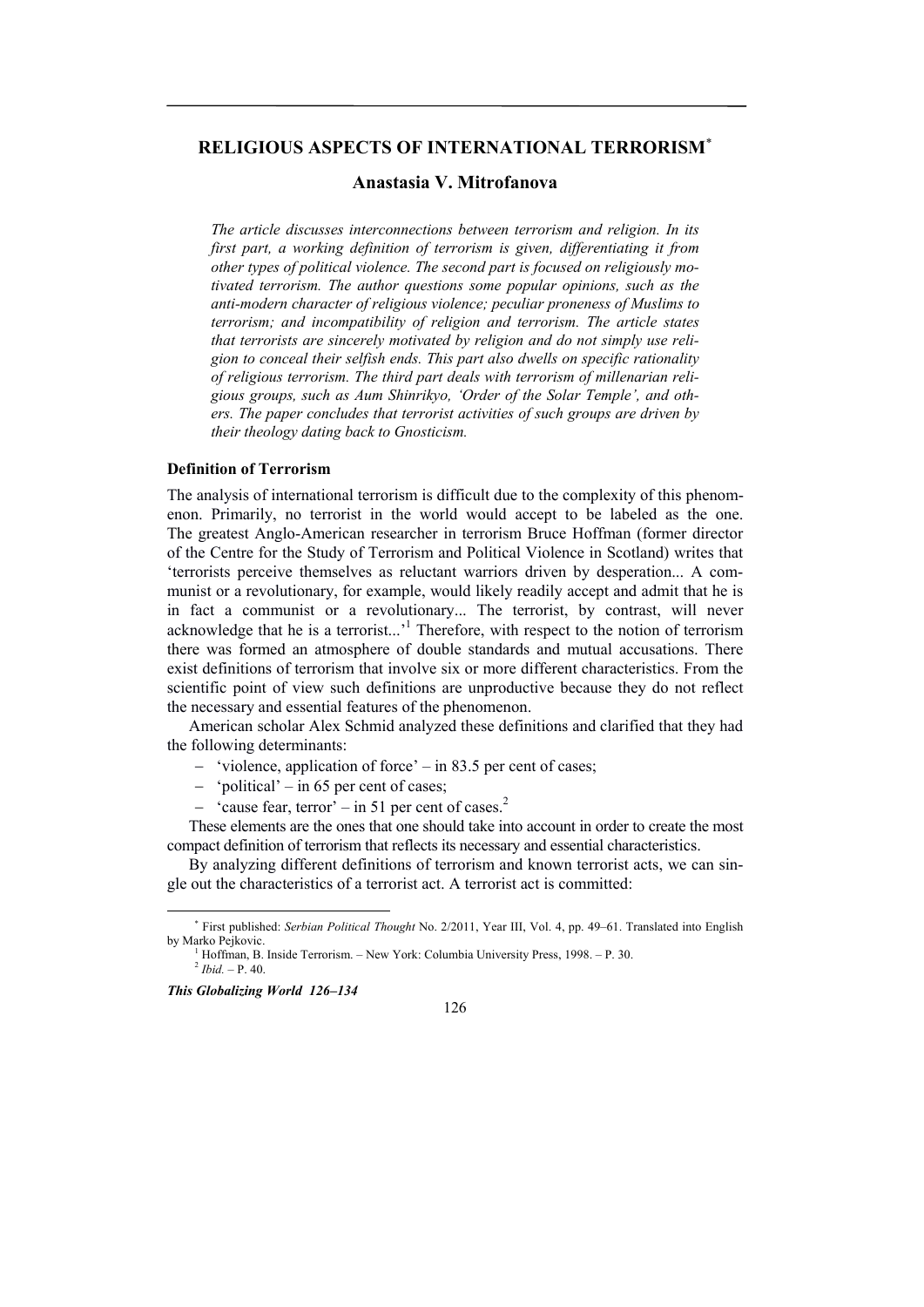*Mitrofanova • Religious Aspects of International Terrorism* 127

– By an organization, not an individual person. Bruce Hoffman makes a distinction between terrorists and 'fanatic killers' – even when the latter declare political goals. In his opinion, 'to be qualified as terrorism, violence must be perpetrated by some organizational entity with at least some conspirational structure and identifiable chain of command beyond a single individual acting on his or her own'.<sup>3</sup> Due to this, Hoffman does not reckon the murder of Robert Kennedy by Sirhan Sirhan in 1968 as a terrorist act, for Sirhan did not belong to any terrorist group, although he acted driven by political motives.

– Against civilians (*i.e.* those who are not public officials or soldiers). If an act is done against a public official or the regular army, then it should be seen as an episode of guerilla war (that is why terrorists often call themselves 'urban guerrillas').

– Non-governmental groups. Terrorism should be distinguished from terror. Terror is implemented by the state against its own citizens through various agents of 'force'. Sometimes the state seeks to mask its involvement in terror, creating the so-called 'death squads'. This term, which grew out of political practice in Latin America, is now applied worldwide to indicate the characteristics of groups, made with secret support of a state, and often of the agents of state bodies, which are activated in their 'free time'.<sup>4</sup>

– With a wider objective than an act of violence itself. A terrorist act is often understood in the context of the 'message', and some (*e.g.,* the greatest US expert on the topic Mark Juergensmeyer) use the term 'theatre of terror', emphasizing that a terrorist act is a statement which is submitted to a wider audience than its immediate target. 'By calling acts of religious terrorism "symbolic", I mean that they are intended to illustrate or refer to something beyond their immediate target', writes Juergensmeyer.<sup>5</sup>

This brings us to the working definition of terrorism as a system of violent actions committed by non-governmental organizations based on political or ideological objectives. Terrorism is one of the many forms of politically motivated violence. In addition to killings and kidnappings of civilians, there are forms of political violence such as guerilla warfare, sabotage (destruction of buildings and property), politically motivated robbery ('expropriation').

Terrorists should be distinguished, on the one hand, from the guerrillas (insurgents), and, on the other, – from common criminals. The main difference between terrorists and guerrillas is that the latter carry out armed attacks against the regular army, not the civilian population. Also, traits of guerilla fighters (which are not characteristic of the terrorists) include their desire to conquer and hold territory. From common criminals terrorists differ in their ideological motivation. As Mark Juergensmeyer writes, 'what puzzles me is not why bad things are done by bad people, but rather why bad things are done by people who other-wise appear to be good'.<sup>6</sup> Numerous attempts to 'criminalize' terrorism in scientific terms should be denounced, just as murders of public servants committed for lucrative motives should not be equated with terrorist acts.<sup>7</sup> At the same

 $\frac{3}{3}$  $3$  Hoffman, B. Inside Terrorism... – Pp. 42–43.

<sup>4</sup> Death Squad. The Anthropology of State Terror / Ed. by J. A. Sluka. – Philadelphia: University of Pennsylvania Press, 2000. – Pp. 1–45.

 $<sup>5</sup>$  Juergensmeyer, M. Terror in the Mind of God: The Global Rise of Religious Violence. – Berkeley, CA:</sup> University of California Press, 1999. – P. 123. 6 *Ibid*. – P. 7.

<sup>7</sup> See Vityuk, V. V., Danilevich, I. V. Terrorism as Political Phenomenon and a Theoretical Problem // Terrorism in the Modern World: Its Origins, Nature, Directions and Threats / Ed. by V. V. Vityuk, E. A. Pain. – Moscow: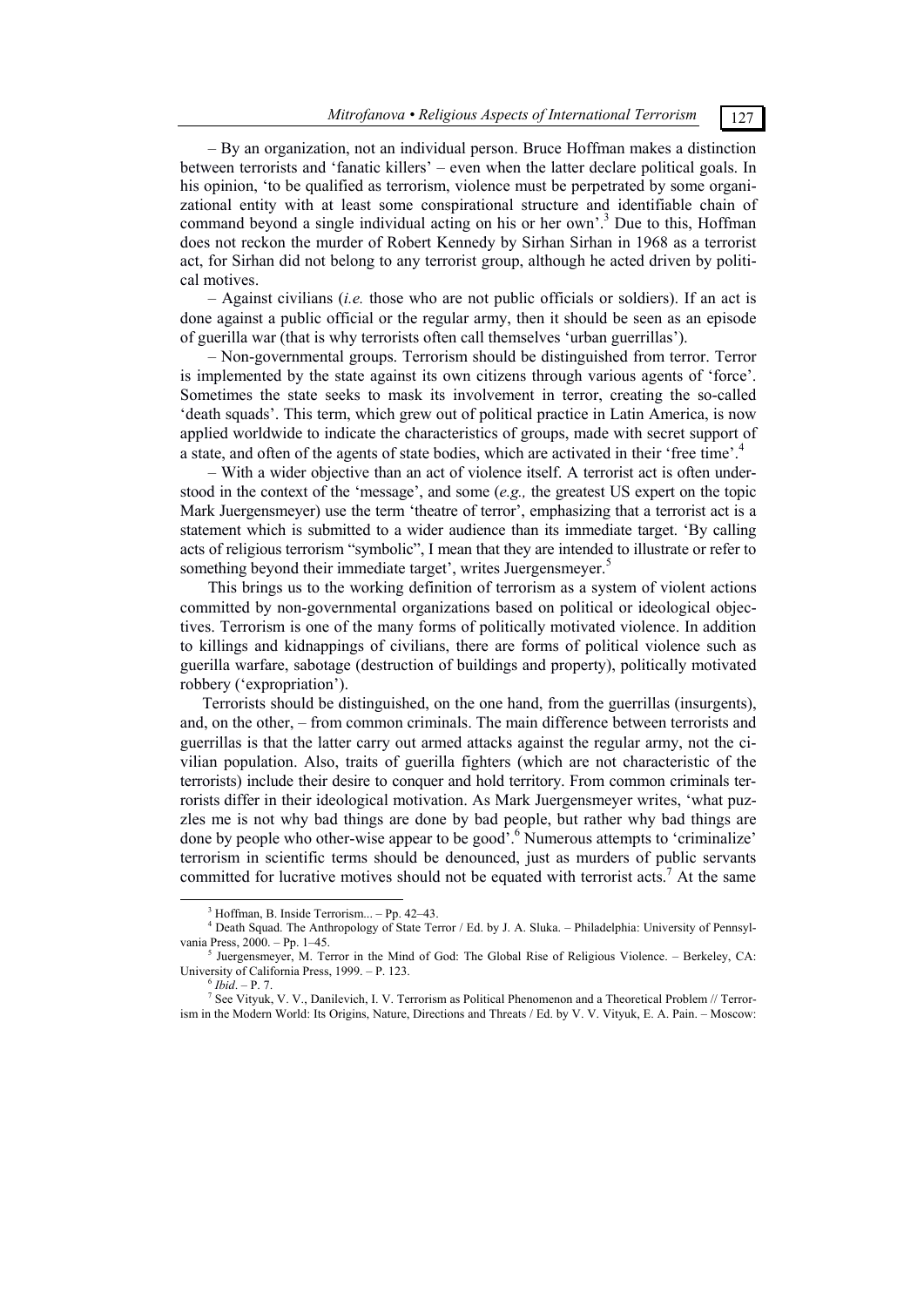## *This Globalizing World* 128

time, there is no clear distinction between terrorism and a criminal offence. Terrorists can take advantage of criminals or their structures, and criminals quite willingly attach themselves the halo of martyrs for the idea (*e.g.,* sometimes murderers proclaim themselves as 'cleaners of society').

There are no solid borders between state terror and terrorism either. On the one hand, terrorism can get an immense scale, thus reaching the level of state repression (*e.g.,* terrorist acts of Islamists in Algeria in the early 1990s, when entire villages were razed to the ground). On the other hand, seemingly non-state terrorist groups may be secret creations of the state. For example, recently it became clear that many well-known Protestant terrorists in Northern Ireland were actually agents of the British secret services. Be that as it may, the widely used term 'state terrorism' is not accurate from the scientific point of view. One can speak of state-sponsored terrorism, but not of state terrorism.

In the activities of one and the same organization the terrorist acts may be intertwined with a guerilla war or a peaceful social activity. Then it would be more appropriate to speak not about 'terrorist organizations', but rather about 'organizations engaged in terrorism'.

#### **The Phenomenon of Religious Violence**

For a long time terrorist motivation was of ideological type (ideological terrorists were populists, Socialist-Revolutionaries, European leftists, Colombian rebels, *etc.*). Significantly smaller scale of terrorist activity was acted out by various national liberation movements (*e.g.,* Irish Republican Army). Even as late as 1968, among terrorist groups there were none which operated on religious grounds. But already in the 1990s, about one-quarter of active groups had religious motives.<sup>8</sup> This change of mindset among the terrorists occurred because of the massive disappointment in the secular ideologies (including communism), which had affected developing countries in the 1970s and by the end of the 1990s – the entire world.

Disappointment in the secular ideologies has led to the situation that the main beneficiaries of these ideologies (students, intellectuals) turned to religion, after which religions increasingly began to resemble ideologies; in other words, there was a politicization of religion. Researchers of political processes in the Muslim world assess, for example, that the Islamic revolution in Iran was carried out by no means by the clergy (if it is at all possible to talk about 'clergy' in Islam), but by the religiously oriented secular intellectuals.<sup>9</sup> This is no surprise since it is exactly intellectuals who have the knowledge on how to govern states, lead revolutions, and attract the masses to their side, and so on. Moreover, Iran, where the clergy (*i.e.* '*ulemas*', spiritual leaders) if not carried out the revolution but at least headed it, is a unique case in the Islamic world. In all other countries (*e.g.,* Algeria), Islamic movements were led purely by intellectuals, who have received Western or Westernized education.<sup>10</sup> John Esposito believes that the majority of Islamic

Institute of Sociology, Russian Academy of Science, 2003. – P. 18. *In Russian* (Витюк, В. В., Данилевич, И. В. Терроризм как политический феномен и как теоретическая проблема // Терроризм в современном мире: истоки, сущность, направления и угрозы / Отв. ред. В. В. Витюк, Э. А. Паин. – М.: Институт социологии РАН, 2003. – С. 18).

 $R<sup>8</sup>$  Ranstorp, M. Terrorism in the Name of Religion // Journal of International Affairs. – 1996. – Num. 50(1). – Pp. 41–62.

Esposito, J. L. The Islamic Threat: Myth or Reality? New York – Oxford: Oxford University Press, 1992. – P. 108.

<sup>&</sup>lt;sup>10</sup> Keddie, N. R. The New Religious Politics: Where, When and Why Do 'Fundamentalisms' Appear? // Comparative Studies in Sociology and History. – 1998. – Num. 40(4). – P. 715.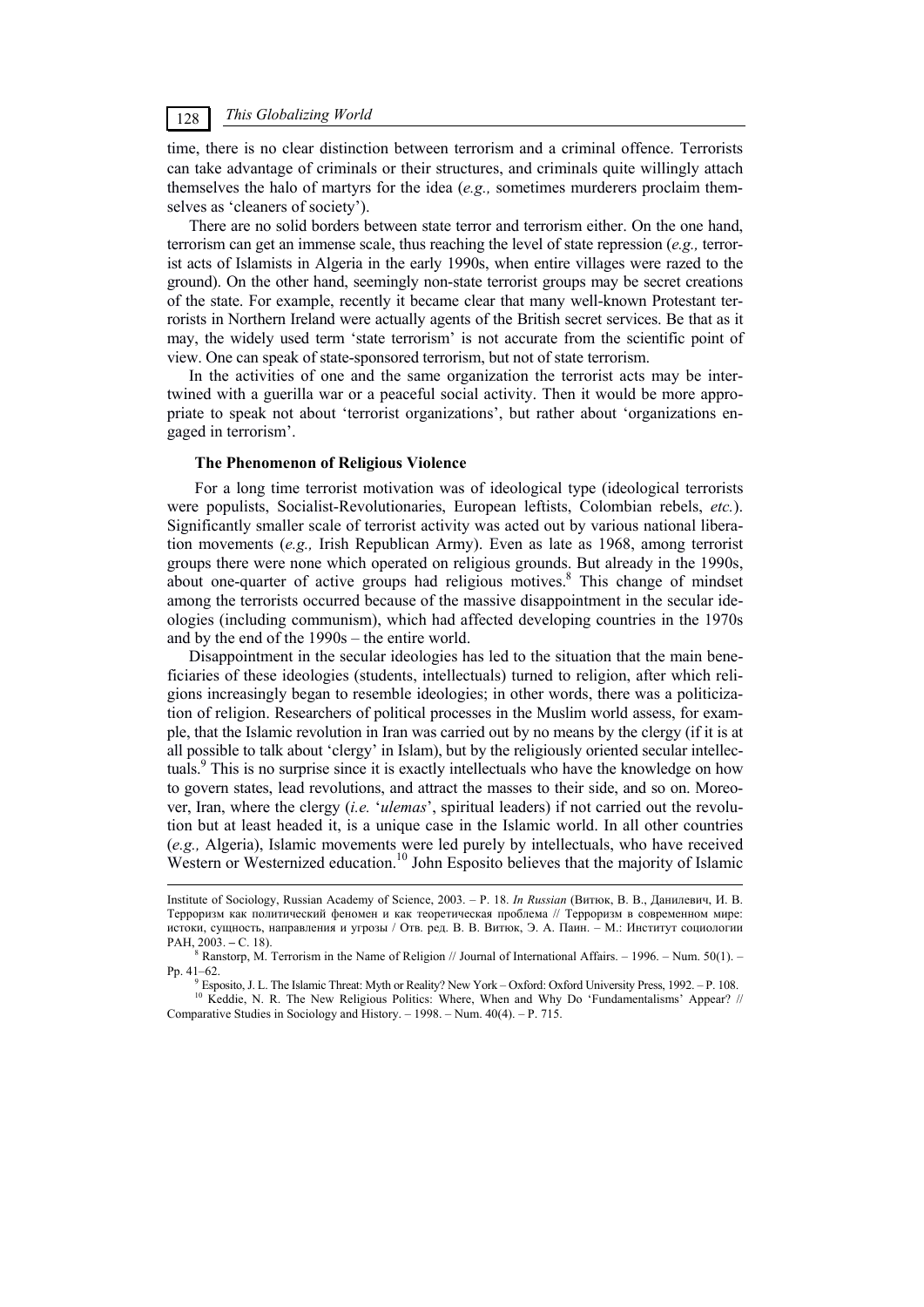political movements are now absolutely state-of-the-art in terms of management structure, ideology, and organizational principles, and that therefore it would be more correct not to tag them as 'fundamentalist', as it has become ubiquitous in the press, but rather as 'neo-fundamentalist'.<sup>11</sup>

Politicization of religion and the explosion of religious violence occur, thus, not in the traditional, archaic societies, where the majority of the population actively practice religion (participate in rites, cherish customs, and know the theological basics), but on the contrary, in societies that are highly modernized and secularized. The point is that the goal of politicization is by no means the return to the past times, or conservation of archaic elements of the present, but quite the opposite  $-$  an attempt to implement a successful modernization in its broadest sense (from economic to social and political modernization). If modernization based on ideas of socialism and Western liberalism failed, then modernization based on religion comes to replace it. As a result, modern terrorists rarely come from the layer of uneducated peasants. They are usually students or intellectuals, from well-off and well-known families at that (a typical example: Osama bin Laden, an engineer by training and a successful businessman). Religious terrorism literally 'hijacks' cadres from the ideologically motivated, primarily leftist, radical movements – as Oliver Roy writes 'the same people who in the 1960s were the followers of Nasser or Marx, have now become Islamists<sup>'.12</sup>

The very idea of religious terrorism can seem absurd to non-religious people (it is posited that religion is supposed to teach pacifism and compassion). However, in the religious justification of violence there is nothing that would be principally different from the ideological justification. Indeed, the ethics of most major religions includes the prohibition of murder, and calls for doing good, although any religion *per se* is a doctrine of salvation, not of ethics. It is exactly in the reference to the necessity of salvation of the soul that abstract ethical norms receive their concrete meaning. Due to this, as the great researcher of politicized religions Mark Juergensmeyer highlights, although almost all religions preach the virtue of non-violence, they always find room for sanctioning violence.<sup>13</sup> It is important to point out that political violence can occur within the framework of any religion. Nowadays, one hears and reads much about 'Islamic terrorism', but in Islam there are no specific dogmas which would make members of this faith more prone to violence than any others.

It would seem that religious traditions of Buddhism forbid all acts of violence – even annihilation of animals. However, Buddhists, including monks, do not reject religious violence, arguing that it is impossible to avoid in our amoral times.<sup>14</sup> By designating their political enemies as the enemies of religion, Buddhists thus gain moral justification for murder. A good example is the 1959 assassination of the Prime Minister of Sri Lanka by a Buddhist monk – a terrorist. In other religions, which in principle allow for violence, a similar step is even easier to make.

The Christians also perform acts of religious terrorism. For example, in the United States each year several murders of gynecologists and explosions at birth clinics, perpe-

<sup>&</sup>lt;sup>11</sup> Esposito, J. L. The Islamic Threat... – P. 120.<br><sup>12</sup> Roy, O. The Failure of Political Islam. – Cambridge, MA: Harvard University Press, 1994. – P. 4.

<sup>&</sup>lt;sup>13</sup> Juergensmeyer, M. The New Cold War? Religious Nationalism Confronts the Secular State. – Berkeley, CA: University of California Press, 1993. – P. 164. 14 *Ibid*. – P. 166–167.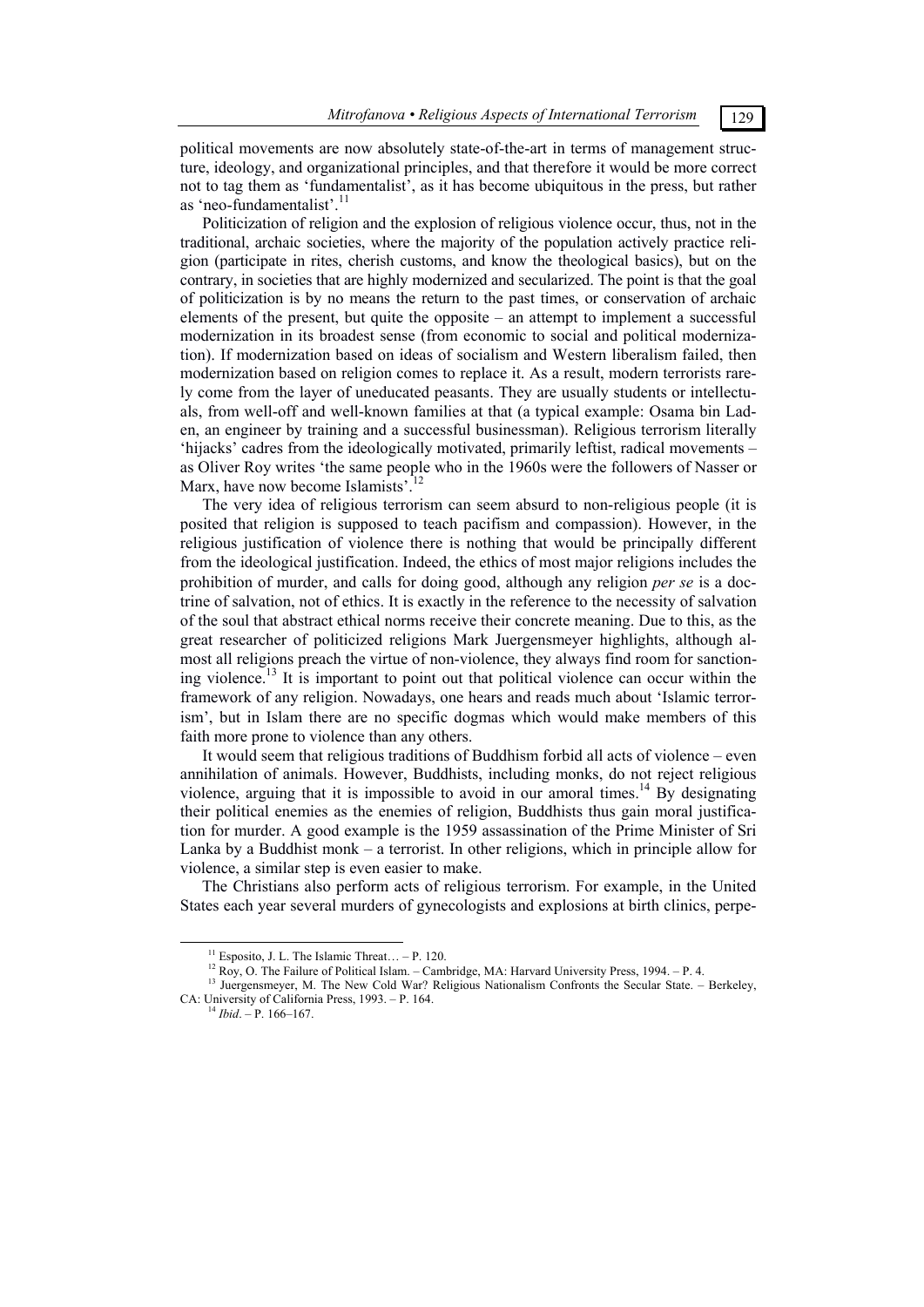## *This Globalizing World* 130

trated by Protestant fundamentalists – opponents to abortion took place. Even in the work of the classic German political scientist Karl Schmitt it is shown that the wellknown verse from the Bible 'love your enemies'<sup>15</sup> should in no way be understood in terms of prohibition of religiously motivated violence. According to Schmidt, the true meaning of that quote is that we ought to love our own *personal* enemies.<sup>16</sup> As for *political* enemies, the Christian ethic warrants no love for them, but prescribes fighting them. The fight may also be in the form of individual acts of terrorism. Therefore, Islam breeds neither more nor less political violence than other religions.

In terrorism in general, and in religious terrorism in particlular, the main principle is motivation. It is not that terrorists use religion for justification of violent actions for lucrative motives (this is particularly evident in cases of suicide terrorists). A true religious motivation can be discussed when an act of political violence is carried out for religious purposes exclusively. Juergensmeyer writes the following about religious wars: 'These religious activities are not just political exercises justified by religion, they are perceived by the faithful as facets of a more fundamental confrontation. Conflicts of the real world are linked to an invisible, cosmic war: the spiritual struggle between order and disorder, light and darkness, faith and doubt'.<sup>17</sup>

In this cosmic, ecumenical war the enemy is not a 'political opponent', but rather something so horrible that no sacrifice in the name of its destruction is excessive. From there derives the irrationality of religious violence when victims are random people, but only at first glance, since in reality what unites them is belonging to a group that possesses the properties of the cosmic enemy. For example, in 1994 a Jewish settler Baruch Goldstein machine-gunned Muslims, who gathered to pray in one of the mosques in Hebron (29 killed, 150 injured), and was then killed by the angry mob. Sikh terrorists used a bomb to bring down an 'Air India' airliner in 1985 (328 killed), and in 1983 suicide terrorists of the Hezbollah blew up a U.S. Marine barracks in Beirut (241 killed).<sup>18</sup> In all three examples there are two traits that almost always accompany religious terrorism: the victims *personally* had done nothing wrong to their murderers, and the perpetrators of the acts were willing to die in various manners, literally emphasizing their lack of lucrative motives.

Yet, the religious consciousness refuses to accept the motivations of terrorists. Acts of violence are held to be absurd, irrational conduct. 'How is it possible to kill people just because they belong to another religion?' Whereas for a religious fanatic, that reason is probably the only justification of murder. In terms of religious motivated violence, Juergensmeyer writes that 'any individual who was part of a group deemed to be the enemy might justifiably become the object of a violent assault, even if he or she were an innocent bystander. In a cosmic war there is no such thing, all are potentially soldiers'.<sup>19</sup> Notice that in the examples above and generally in the practice of religious terrorism the victims are extremely rarely (if ever) truly random. They usually belong to a group against which (and not against concrete human beings) the terrorist act is di-

<sup>&</sup>lt;sup>15</sup> Matthew 5: 44, Luke 6: 27.

<sup>&</sup>lt;sup>16</sup> Schmitt K. The Notion of the Political // Voprosy Sotsiologii – 1992. – Num. 1(1). – P. 41. In Russian (Шмитт, К. Понятие политического // Вопросы социологии. – 1992. – № 1. – С. 41).

Juergensmeyer, M. Sacrifice and Cosmic War // Violence and the Sacred in the Modern World / Ed. by M. Juergensmeyer. – London: Frank Cass, 1992. – P. 112.<br><sup>18</sup> Ranstorp, M. Terrorism in the Name of Religion… <sup>19</sup> Juergensmeyer, M. The New Cold War?... – P. 165.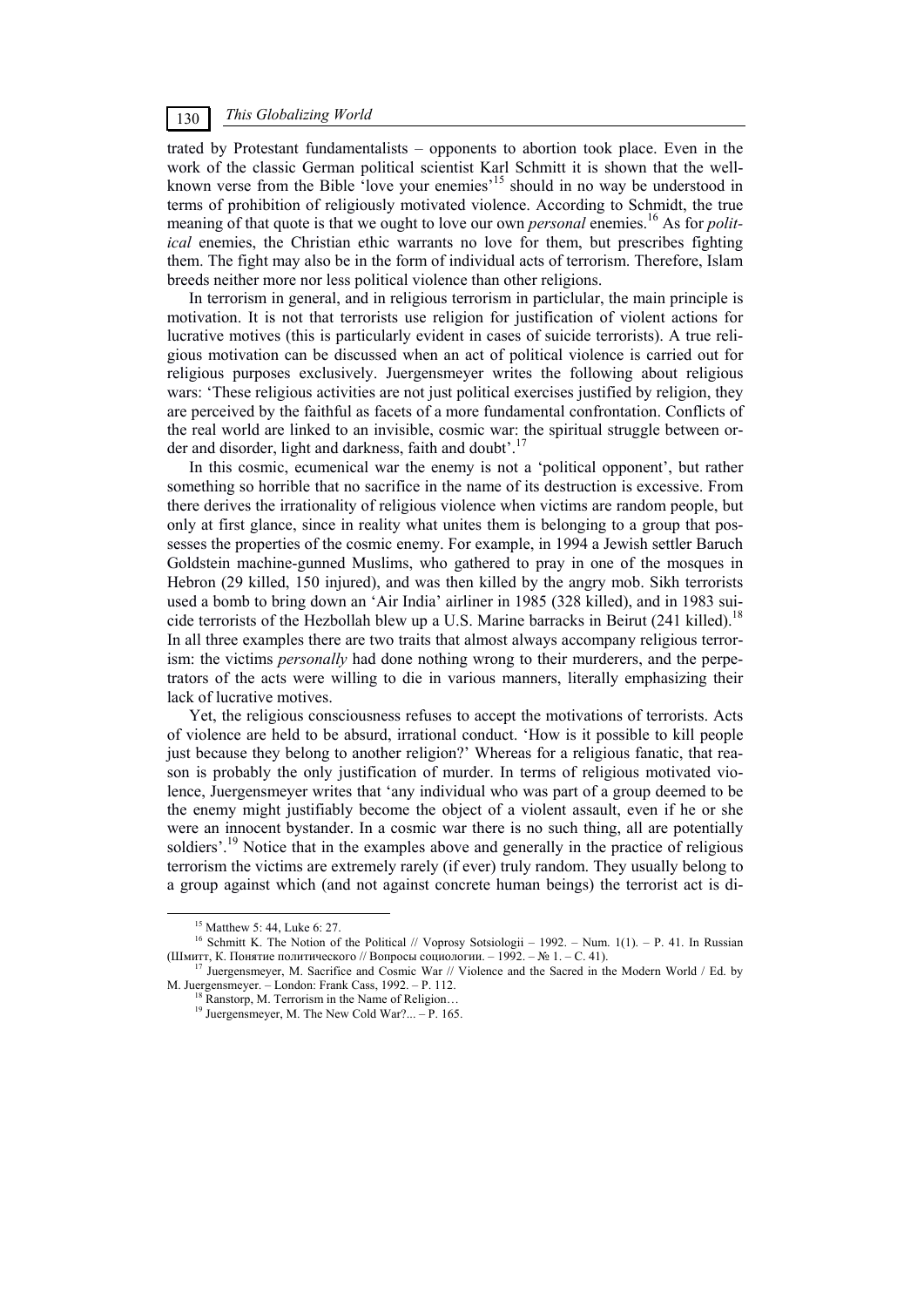## rected. They may be Muslims, Hindus, Jews or American soldiers – but certainly not random victims. The impression of irrational acting occurs only because the victims were not *personal* enemies of the terrorists. However, we hope that what is written above clarifies the misunderstanding.

Moreover, in order to destroy the representative of 'Universal Evil' (it does not matter whether it is one person or several), a fanatic terrorist commits suicide without thinking twice. From his, or her, point of view there is nothing absurd or irrational about it, and he or she is not any more irrational than a soldier who throws himself under an enemy tank with a bundle of grenades. Those who are in the tank are only guilty because they were born at the wrong time (and fell under military conscription), their death will not solve the course of the war, and the soldier will inevitably die. Yet, the soldier's conduct is entirely rational, even to non-religious people – since the tank was indeed destroyed, from an absurd action there is an actual result. For the religious consciousness, hell, heaven, the struggle between good and evil are as real as the tank. Religious terrorism is, thus, irrational only to a non-religious mind. The fact that terrorists go to certain death is completely reasonable from their point of view, as in most religious traditions it is believed that those who die for the faith go directly to heaven (even though they had not previously led a holy life in the generally accepted sense). Thus, in his actions, Islambouli (Anwar Sadat's assassin) started from a point of view that the grand prize for a believer is salvation for the sake of which one may kill, or be killed in the name of God.<sup>20</sup> Such views were expressed or could have been expressed by all known suicide terrorists.

### **'Amateur Terrorism' and Millenarian Sects**

Everything mentioned above refers to a form of professional or organized terrorism. Long it was the only known form of terrorism, except for certain, extreme examples of violence. Terrorist organizations were firmly structured with a fixed membership – a classic example might be the operation of Social-Democratic underground in Tsarist Russia. High level of organization and professionalism abundantly facilitated the work of the police after such groups were detected and arrested. Even during the 1990s, according to experts, in addition to a general strengthening of religious terrorism in the world, there was another significant change: what appeared is the so-called 'amateur terrorism'.<sup>21</sup> Now terrorist acts are carried out often by people who either do not belong to any organization, or belong to a loosely structured community. Sometimes these are simply virtual communities, *i.e.* members of the organization never meet in person, rather only maintain electronic links. Sometimes there is no need for links – a lone person performs an action at his or her own risk. In the case of an amateur terrorist act, 'an act of terrorism is the result of personal initiative, even though in accordance with the political doctrine', writes RAND Corporation expert Peter Chalk.<sup>22</sup> Amateur terrorism is still dangerous, since in our times an individual can cause severe damage, even and when he or she possess no specific knowledge (all terrorist methods can be easily found out on the Internet).

<sup>&</sup>lt;sup>20</sup> Alianak, S. L. The Mentality of Messianic Assassins // Orbis. – 2000. – Num. 44(2). – P. 289. <sup>21</sup> Chalk, P. Non-Military Security and Global Order. The Impact of Extremism, Violence and Chaos on National and International Security. – New York: St.Martins Press, 2000. – P. 23. 22 *Ibid*. – P.24.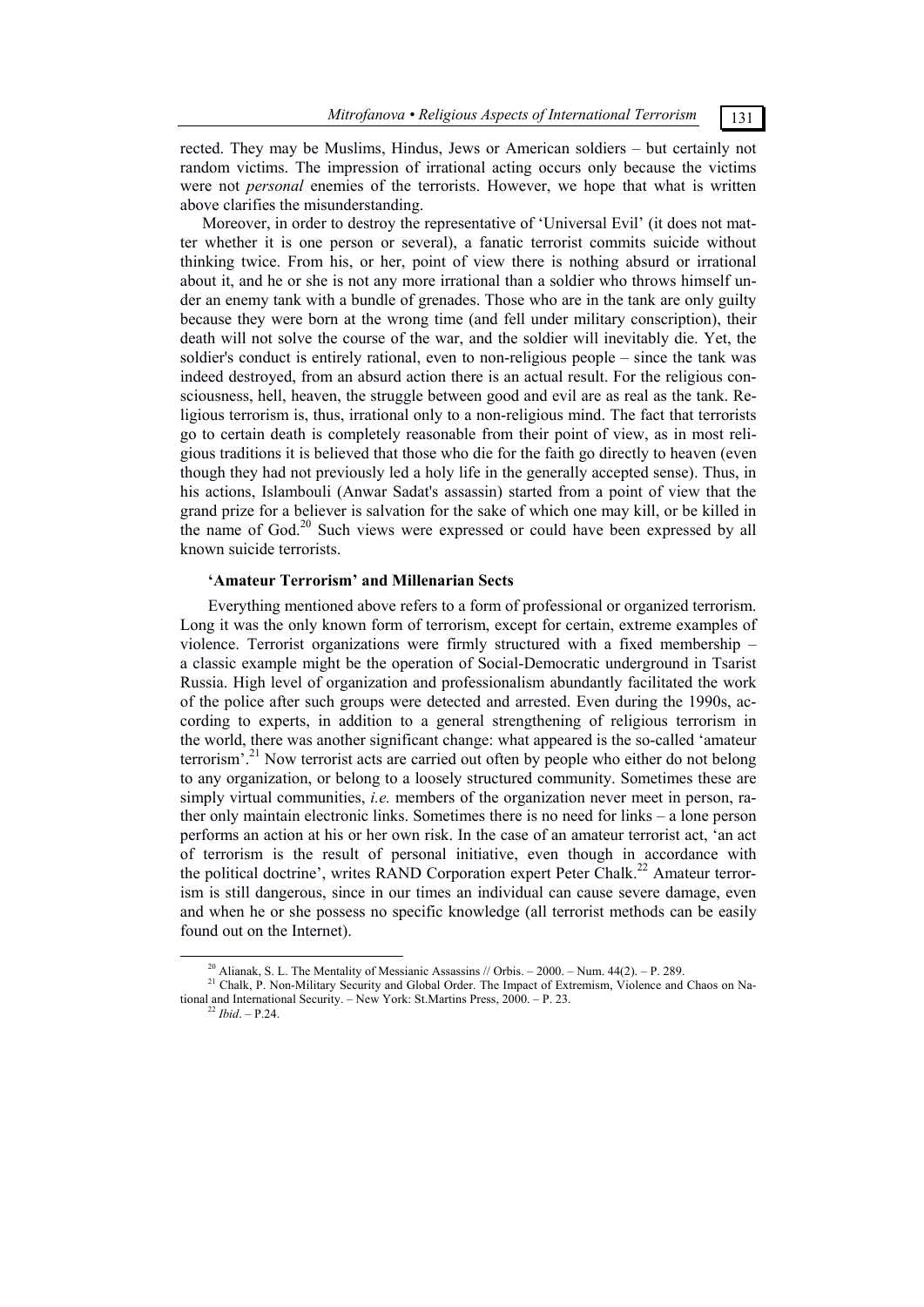## *This Globalizing World* 132

It is obvious that no Islamic (usually a rigid structure), or 'old' left-wing terrorist groups fall in the fold of amateur terrorism. This concept includes primarily various ultra right-wing organizations or movements that are concerned with one specific problem (*e.g.,* the movement against abortion) and the so-called millenarian (apocalyptic) sects. The classic example of amateur terrorism is the explosion of a bomb at the US federal building in Oklahoma City (on April 19, 1995, 168 killed, 500 wounded), planted by Timothy McWeigh and Terry Nichols, who held ultra right-wing views, but 'officially', did not appear to belong to any organization. Organizers of the act were not professional terrorists and used home-made plastic explosives.

This article will primarily refer to millenarian sects, because their methods of religious violence deviate most profoundly from the ruling notions of rationality. Advocates of political Islam, ultra right-wingers, and opponents of abortion alike all aspire to one achievable result (even after several attempts) in carrying out acts of political violence.<sup>23</sup> It may be argued that it is a cruel thing to kill a doctor, but it may not be denied that the doctor will no longer perform abortions, and in this aspect the deed of the amateur terrorist is entirely rational. It is precisely such motives that led the Jewish extremist YIgal Amir, the assassin of Yitzhak Rabin, the Prime Minister of Israel, in trying to stop the implementation of Rabin's peace plans.<sup>24</sup> We will once again stress that most religious terrorists do, at least to some degree, measure the extent of the violence they inflict with the desired goal.

Quite the opposite case is with the millenarian sects (the term comes from the notion of 'millennial kingdom'). They are also called apocalyptic, as they oriented to the approaching end of the world and the annihilation of the mankind. These sects, experts say, 'demonstrate proneness to unlimited, unrestrained violence, when a murder is often presented as a means to achieve spiritual enlightenment'.<sup>25</sup> From the sidelines, it seems that millenarian groups do not follow any rational goals, but that they only strive to destruct as many people as possible. Yet, as in the case of suicide terrorists, irrationality of these sects is only ostensible. Similar to violent actions of the Irish Republican Army, American abortion opponents and members of the organization 'Army of God', violent actions of the millenarian sects have perfectly defined conceptual foundations. Analyzing their dogmatism and the way of life, we can conclude that all these sects, without exception, belong to Gnosticism, or 'Gnostic religion' as some experts call it.<sup>26</sup> As it is known, the Gnostics held the material world for the quintessence of evil, and the human body as a 'prison of the soul'. In accordance with the views of the Gnostics, a man appeared as a result of a terrible error, when a part of the spiritual energy found itself locked in a material dungeon. The goal of the Gnostics, throughout the history of exist-

<sup>&</sup>lt;sup>23</sup> Among other things, there are proofs that members of different sects do feel certain closeness among themselves. For example, the Oklahoma City explosion happened on the day of second anniversary of the Branch Davidians sect's suffering by the police (Ranstorp, M. Terrorism in the Name of Religion…). It is possible also to underline the fact that this particular explosion should not be considered as a rationally justified one, as it was not directed toward some certain group (*e.g.,* Afro-Americans) that is considered to be the enemy of the ultra-right wing supporters. <sup>24</sup> Alianak, S. L. The Mentality of Messianic Assassins... – P. 287. <sup>25</sup> Chalk, P. Non-Military Security and Global Order... – P. 27.

<sup>26</sup> Jonas, H. Gnosticism. – Saint Petersburg: Lan, 1998. In Russian (Йонас, Г. Гностицизм*.* СП6: Лань, 1998); Nikolayev, Yu. In Search of God. – Saint Petersburg, 1913. In Russian (Николаев, Ю. В поисках за божеством. СПб., 1913); Posnov, M. Gnosticism in the Second Century and the Win of the Christian Church over It. – Kiev, 1917. In Russian (Поснов, М. Гностицизм второго века и победа христианской Церкви над ним. – Киев, 1917).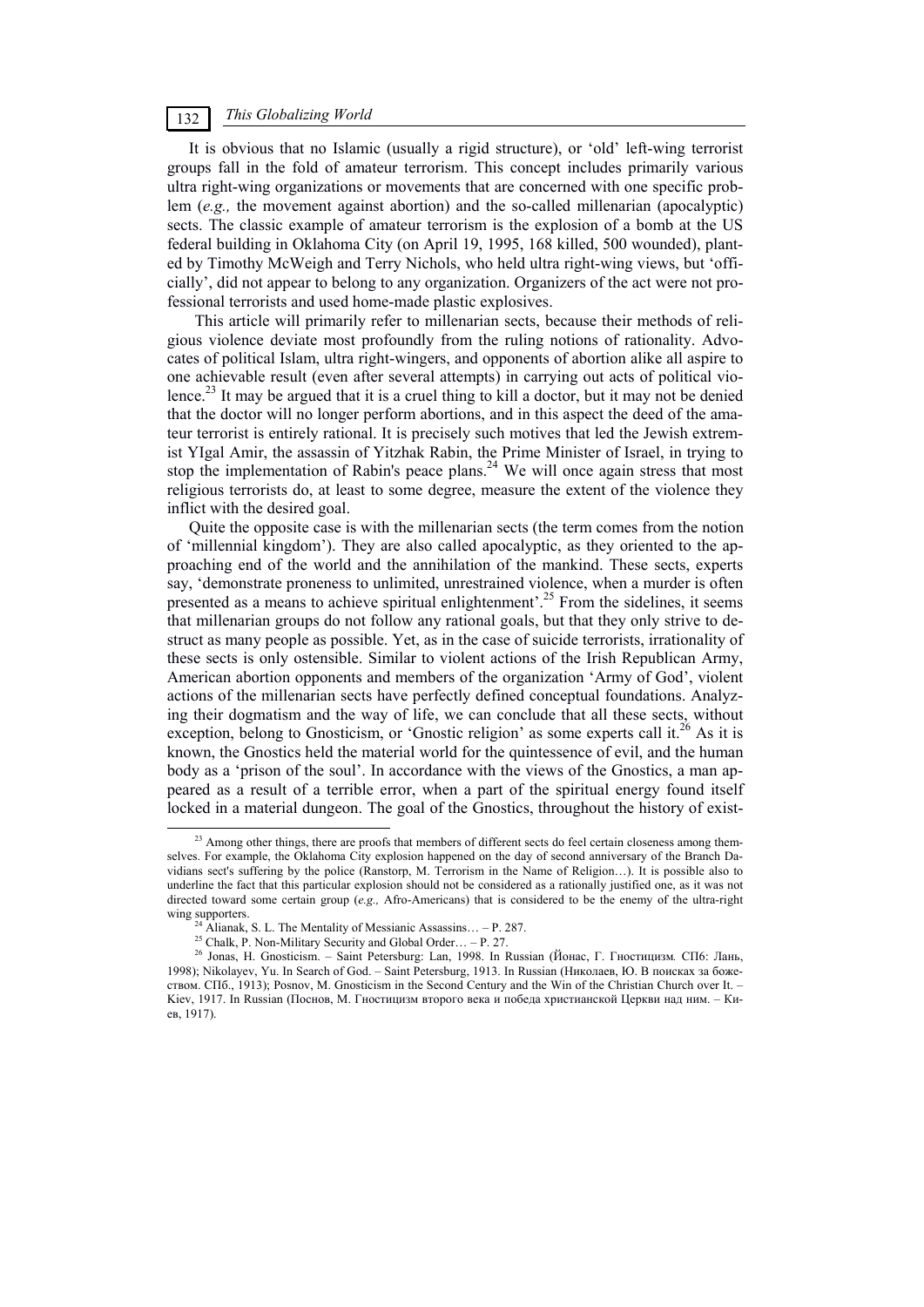ence of this religious and mystical tradition was, on the one hand, the liberation of one's own soul from the bondage of the body (that is why they have practiced mass suicide), and, on the other hand, the destruction of the material world. Only in this way, in their view, could the fullness (Pleroma) of creation be restored.

Even now it is possible to clearly delineate among the Gnostic (or rather neo-Gnostic) sects those that are more oriented to their own destruction, and those which tend more to destroy others. In the former group are some well-known sects<sup>27</sup> such as 'People's Temple' (1978, mass suicide in Guyana, more than 900 dead), the Branch Davidians (1993, the USA – cult members killed by FBI, more than 80 dead), 'Order of the Solar Temple' (a series of murders and suicides from 1994 to 1997, Europe, more than 70 dead). As pointed out by Italian researcher Maria Luisa Maniscalco, all these apocalyptic sects had been considered benign until the tragic events.<sup>28</sup>

The members of these sects, as well as the Gnostics of the past, had absolutely no appreciation of their life and attempted to separate them-selves from it rapidly. Members of the 'Order of the Solar Temple' (the teaching of this sect directly derives from Gnosticism, since its leaders considered themselves heirs of the Knights Templar) were convinced that death is only an illusion and that by abandoning their bodies they are to go to the star Sirius. Members of the American sect 'Heaven's Gate' also performed mass suicide believing that, having left their bodies, they would go aboard a spacecraft. Anyone familiar with the Gnostic tradition will recognize in these Gnostic beliefs without difficulty an echo of Gnostic representations of journeys through celestial spheres for the purpose of uniting with the initial world.

When it comes to other type of groups, *i.e.* those that are more inclined to destroying the material world, it is, for now, sufficient to mention only the 'Cult of Supreme Truth Aum Shinrikyo', created in 1984 in Japan. Aum is the only apocalyptic sect which has been proved to have carried out a terrorist act (releasing sarin gas in Tokyo's underground transport system, in March 1995, 12 deaths) against random people who did not belong to any group. Beliefs of Aum carry a syncretic character and incorporate elements of both Eastern (Tibetan Buddhism, Hinduism) as well as Western religions, especially that of Gnosticism. The central idea of eschatology of Aum consists of the idea that a nuclear war will break out in the near future, in which the majority of the population would be killed, while a new, clean world would be populated by only members of the sect. Aum had managed to gain a relative international popularity, and an especially large number of supporters, more than in Japan, the sect gained in Russia.

After the commission of a terrorist act in the Tokyo subway by the sect, it became clear that during the entire period of its existence (fore more than 10 previous years) Aum worked on making chemical and biological weapons with the aim of provoking a war between Japan and the United States, which should spread into a global catastrophe.

The ministers of Aum especially targeted recruits among students who study physics, medicine, biochemistry, biology and engineering sciences – we should remember that in the Islamic world exactly these categories of young people were eager to join Islamic movements. At the same time, legal and illegal purchases of components to make weapons were taking place. In particularly, in 1997 the head of Aum's 'intelligence service' said that the technology for making sarin gas was purchased in Russia by

<sup>&</sup>lt;sup>27</sup> More precisely, the sects which became famous only after the atrocities had been committed.<br><sup>28</sup> Maniscalco, M. L. A New Global Risk: The Rise of the Killer Sects // International Review of Sociology. – 1997. – Num. 7(3). – P. 485.